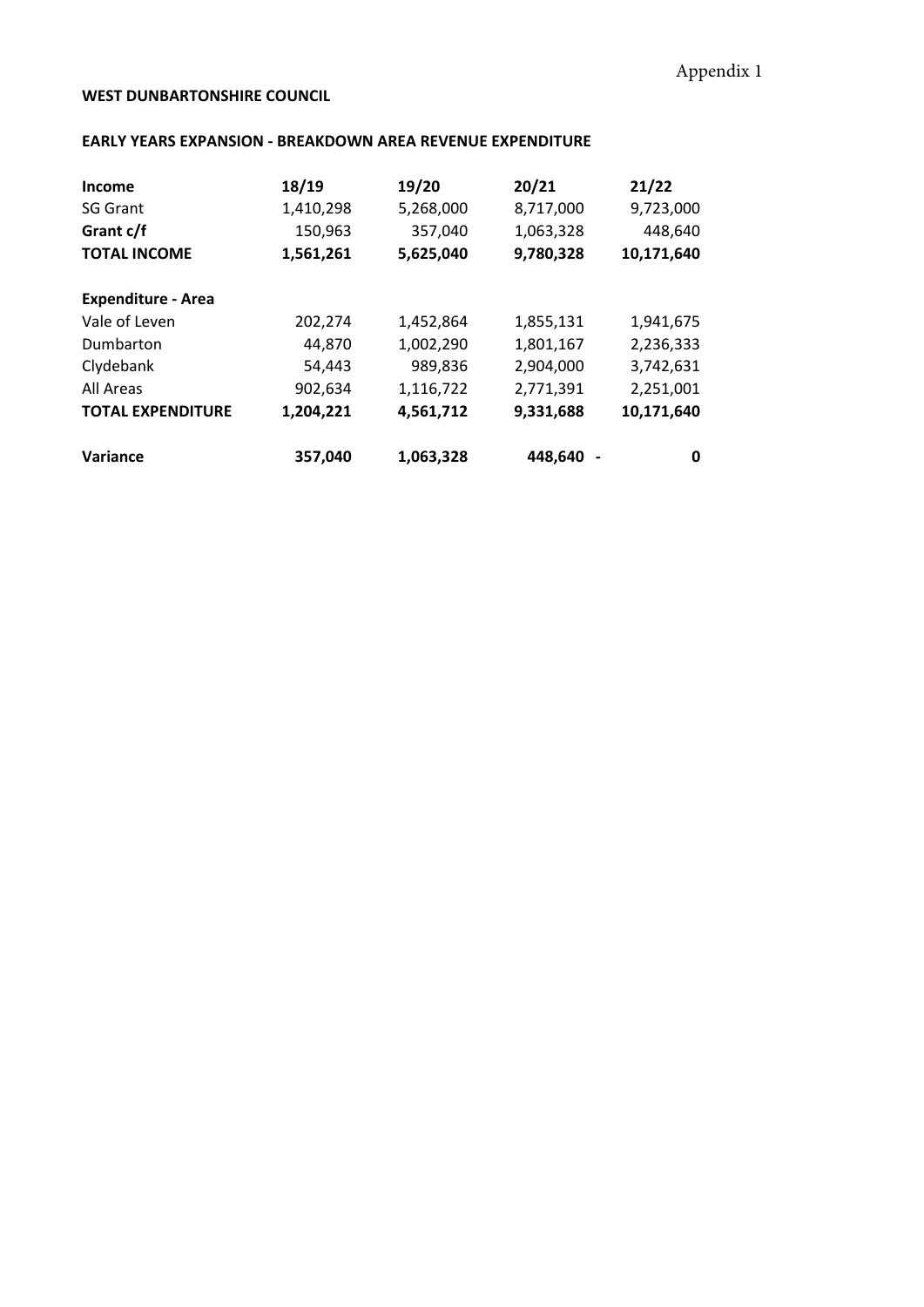| Area                       | <b>ELCC</b>                            | Appendix 1: Early Learning & Childcare Financial Phasing Plan 2018 - 2022<br>Capital<br><b>Spend</b><br>18/19 | Capital<br><b>Spend</b><br>$19/20$ | Capital<br>Spend<br>20/21 | <b>Capital</b><br><b>Spend</b><br>21/22 | <b>Revenue</b><br>Spend<br>18/19 | <b>Revenue</b> | Spend 20/21 Spend 21/22 Date | Project<br>Revenue Completion | Date of Opening<br>to Children for<br><b>1140 hours</b> | <b>Comments</b>          |
|----------------------------|----------------------------------------|---------------------------------------------------------------------------------------------------------------|------------------------------------|---------------------------|-----------------------------------------|----------------------------------|----------------|------------------------------|-------------------------------|---------------------------------------------------------|--------------------------|
|                            |                                        |                                                                                                               |                                    |                           |                                         |                                  |                |                              |                               |                                                         |                          |
| Vale of Leven              | <b>Balloch</b>                         |                                                                                                               | $\Omega$                           |                           | 0                                       |                                  | 104,233        |                              | 75,624 Complete               | Aug-19                                                  | <b>Project Completed</b> |
| Vale of Leven              | St. Mary's Alexandria<br>3-5 Service   | 6,514                                                                                                         | 56,000                             |                           | 0                                       | 168,589                          | 291,860        |                              | 305,475 Complete              | Apr-18                                                  | <b>Project Completed</b> |
| Vale of Leven              | Ferryfield<br>0-3 Service              | 260,747                                                                                                       | $\vert 0 \vert$                    |                           | O                                       | 33,685                           | 5,000          |                              | 9,928 Complete                | Oct-18                                                  | <b>Project Completed</b> |
| Vale of Leven              | Levenvale ELCC<br>3-5 Service          | 71,212                                                                                                        | $\vert 0 \vert$                    |                           | $\Omega$                                |                                  | 544,868        | 559,683 Jun-19               |                               | Aug-19                                                  | <b>Project Completed</b> |
| Vale of Leven              | Gartocharn ELCC<br>0-5 Service         |                                                                                                               | 10,000                             |                           |                                         |                                  | 15,788         |                              | 20,648 Complete               | Aug-19                                                  | <b>Project Completed</b> |
| Vale of Leven              | <b>Dalmonach</b><br>3-5 Service        |                                                                                                               | 462,500                            |                           | 0                                       |                                  | 287,121        | 364,820 Mar-21               |                               | Apr-21                                                  |                          |
| Vale of Leven              | <b>Riverside ELCC</b>                  |                                                                                                               | $\overline{0}$                     | 415,000                   | $\Omega$                                |                                  | 87,315         |                              | 95,360 Complete               | Aug-19                                                  | <b>Project Completed</b> |
| Vale of Leven              | <b>Lennox ELCC Bonhill 3-5 Service</b> |                                                                                                               | $\vert$ 0                          |                           |                                         |                                  | 92,034         |                              | 76,309 Complete               | <b>Dec-20</b>                                           | <b>Project Completed</b> |
| Vale of Leven              | St Ronan's PS 3-5 Service              |                                                                                                               | 60,000                             | n                         | O                                       |                                  | 307,688        |                              | 266,150 Complete              | $Dec-19$                                                | <b>Project Completed</b> |
| Vale of Leven              | Ladyton ELCC<br>2-3 Service            |                                                                                                               | 32,000                             |                           | $\Omega$                                |                                  | -OI            |                              | 22,982 Jan-21                 | $Jan-21$                                                |                          |
|                            |                                        |                                                                                                               |                                    |                           |                                         |                                  |                |                              |                               |                                                         |                          |
| Vale of Leven              | <b>Carousel Alexandria</b>             |                                                                                                               | $\overline{0}$                     |                           | 0                                       |                                  | 119,224        | 144,696 Aug-20               |                               | Apr-20                                                  | <b>Project Completed</b> |
| <b>TOTAL VALE OF LEVEN</b> |                                        | 338,473                                                                                                       | 620,500                            | 415,000                   | n                                       | 202,274                          | 1,855,131      | 1,941,675                    |                               |                                                         |                          |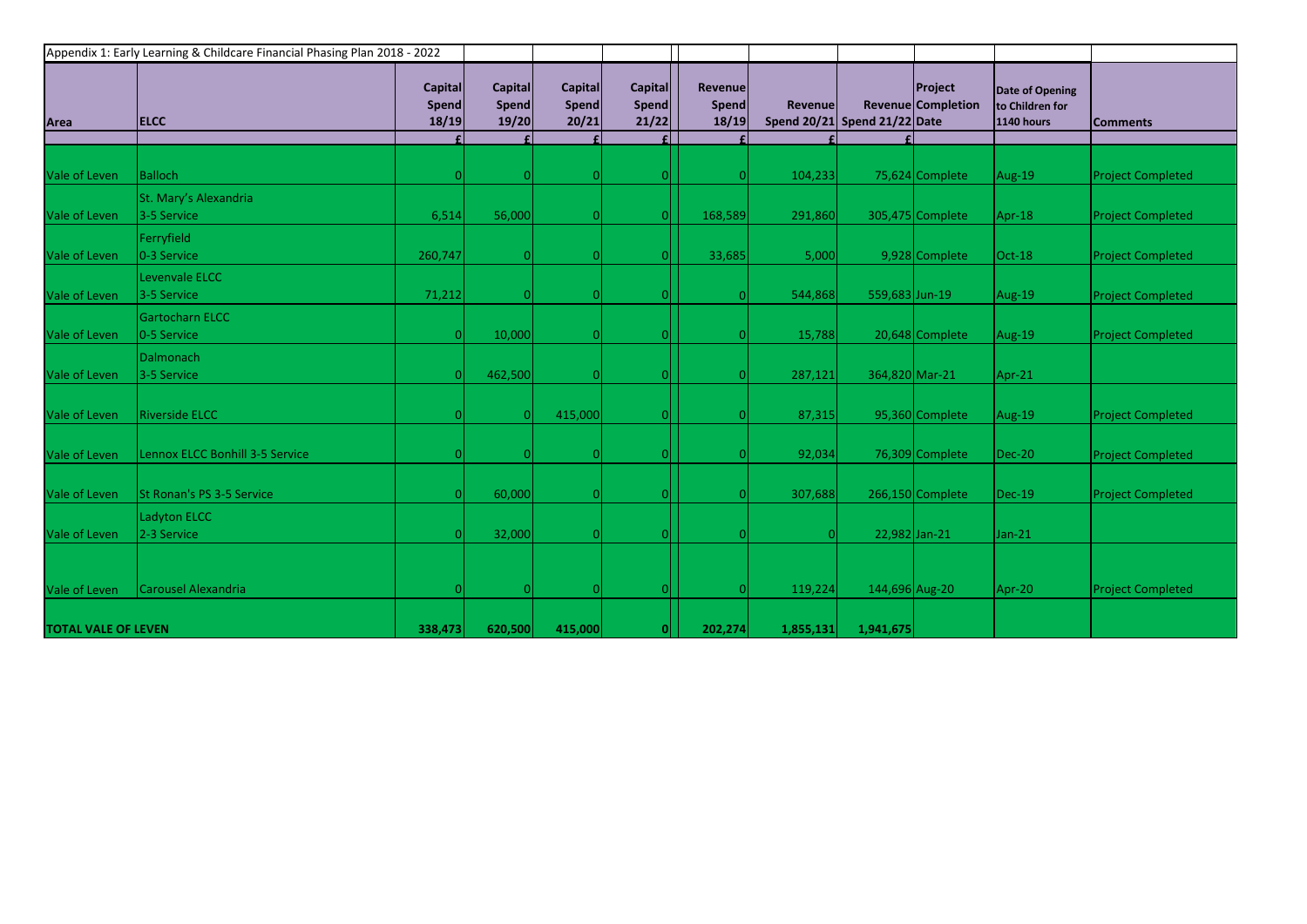| Area                   | <b>ELCC</b>                        | Capital<br><b>Spend</b><br>18/19 | Capital<br><b>Spend</b><br>19/20 | <b>Capital</b><br><b>Spend</b><br>20/21 | <b>Capital</b><br><b>Spend</b><br>21/22 | <b>Revenue</b><br>Spend<br>18/19 | <b>Revenue</b><br>Spend 20/21 Spend 21/22 Date |                | <b>Project</b><br>Revenue Completion | Date of Opening<br>to Children for<br><b>1140 hours</b> | <b>Comments</b>                |
|------------------------|------------------------------------|----------------------------------|----------------------------------|-----------------------------------------|-----------------------------------------|----------------------------------|------------------------------------------------|----------------|--------------------------------------|---------------------------------------------------------|--------------------------------|
|                        |                                    |                                  |                                  |                                         |                                         |                                  |                                                |                |                                      |                                                         |                                |
|                        | <b>Andrew B Cameron ELCC</b>       |                                  |                                  |                                         |                                         |                                  |                                                |                |                                      |                                                         |                                |
| <b>Dumbarton</b>       | 3-5 Service                        |                                  | 160,000                          | $\overline{0}$                          |                                         | 39,870                           | 524,869                                        |                | 552,161 Complete                     | Aug-19                                                  | <b>Project Completed</b>       |
|                        |                                    |                                  |                                  |                                         |                                         |                                  |                                                |                |                                      |                                                         |                                |
|                        | <b>Meadowview Braehead ELCC</b>    |                                  |                                  |                                         |                                         |                                  |                                                |                |                                      |                                                         |                                |
| <b>Dumbarton</b>       | $0-3/3-5$ Services                 | 30,767                           | 644,387                          | $\overline{0}$                          |                                         |                                  | 543,985                                        | 449,420 Jan-21 |                                      | Feb-21                                                  | <b>Project Completed</b>       |
|                        |                                    |                                  |                                  |                                         |                                         |                                  |                                                |                |                                      |                                                         |                                |
|                        | <b>Bellsmyre ELCC</b>              |                                  |                                  |                                         |                                         |                                  |                                                |                |                                      |                                                         |                                |
| <b>Dumbarton</b>       | 3-5 Service                        | $\vert 0 \vert$                  |                                  | $\overline{0}$                          |                                         | 5,000                            | 168,083                                        |                | 176,426 Complete                     | Aug-19                                                  | <b>Project Completed</b>       |
|                        |                                    |                                  |                                  |                                         |                                         |                                  |                                                |                |                                      |                                                         |                                |
|                        | Dalreoch Primary Class 3-5 service |                                  |                                  |                                         |                                         |                                  |                                                |                |                                      |                                                         | <b>Contingency Project has</b> |
| <b>Dumbarton</b>       |                                    |                                  |                                  | 130,000                                 |                                         |                                  | 146,840                                        | 538,759 Mar-21 |                                      | $Apr-21$                                                | 32 children                    |
|                        |                                    |                                  |                                  |                                         |                                         |                                  |                                                |                |                                      |                                                         |                                |
|                        | <b>Brucehill ELCC</b>              |                                  |                                  |                                         |                                         |                                  |                                                |                |                                      |                                                         |                                |
| <b>Dumbarton</b>       | 3-5 Service                        |                                  |                                  | 55,000                                  |                                         |                                  | 34,012                                         |                | 92,714 Feb-21                        | Apr-21                                                  |                                |
|                        |                                    |                                  |                                  |                                         |                                         |                                  |                                                |                |                                      |                                                         |                                |
| <b>Dumbarton</b>       | <b>Great Start</b>                 | $\Omega$                         |                                  | $\Omega$                                |                                         |                                  | 87,907                                         | 162,783 Aug-20 |                                      | Apr-20                                                  | <b>Project Completed</b>       |
|                        |                                    |                                  |                                  |                                         |                                         |                                  |                                                |                |                                      |                                                         |                                |
| <b>Dumbarton</b>       | <b>Tots R Us</b>                   | 0                                |                                  | $\overline{0}$                          |                                         |                                  | 155,824                                        | 119,374 Aug-20 |                                      | Apr-20                                                  | <b>Project Completed</b>       |
| <b>Dumbarton</b>       | <b>Carousel Dumbarton</b>          | $\vert 0 \vert$                  |                                  | $\overline{0}$                          |                                         |                                  | 139,648                                        |                |                                      |                                                         | <b>Project Completed</b>       |
|                        |                                    |                                  |                                  |                                         |                                         |                                  |                                                | 144,696 Aug-20 |                                      | Apr-20                                                  |                                |
| <b>TOTAL DUMBARTON</b> |                                    | 30,767                           | 804,387                          | 185,000                                 |                                         | 44,870                           | 1,801,167                                      | 2,236,333      |                                      |                                                         |                                |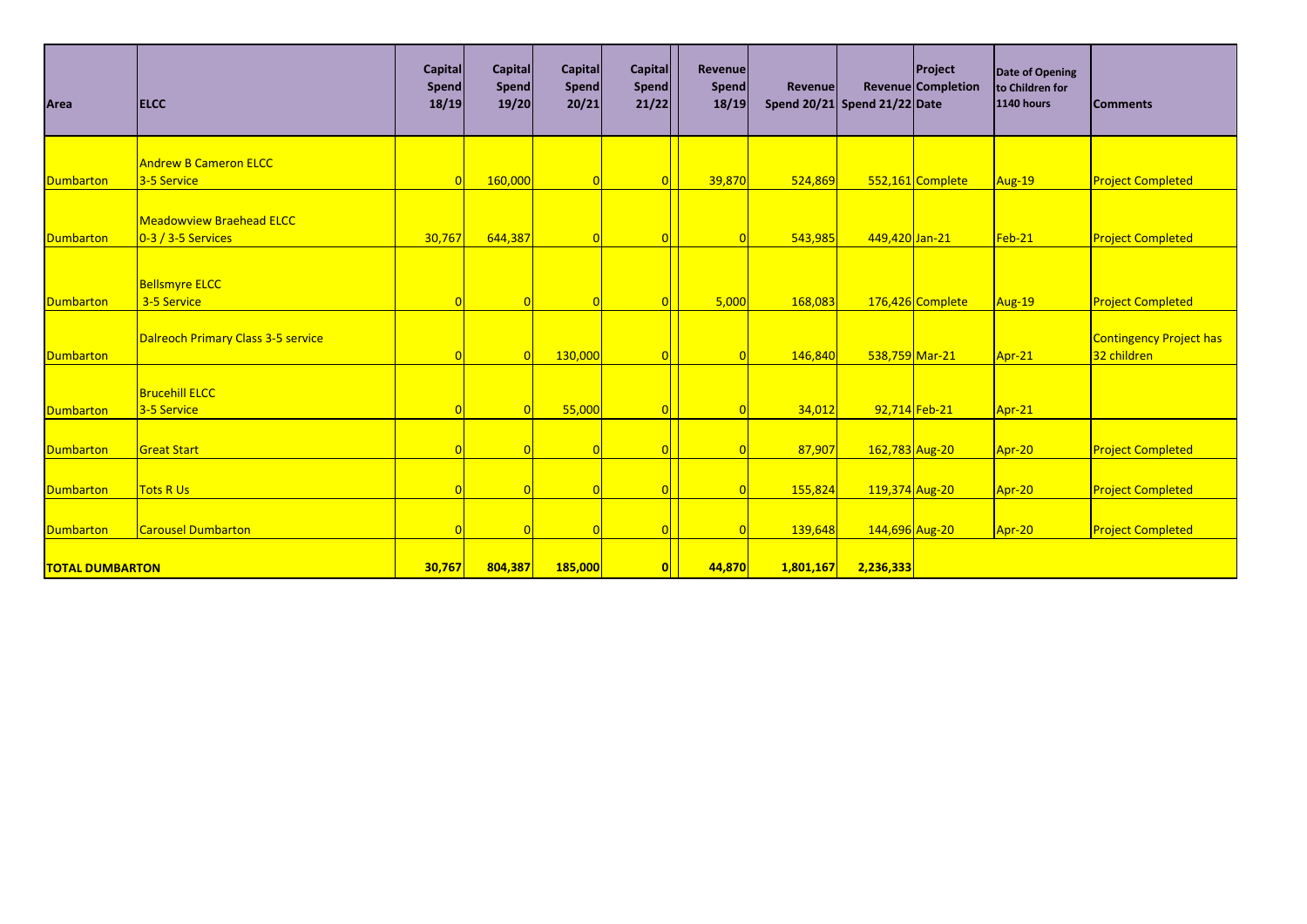| Area      | <b>ELCC</b>                              | <b>Capital</b><br><b>Spend</b><br>18/19 | <b>Capital</b><br>Spend<br>19/20 | <b>Capital</b><br><b>Spend</b><br>20/21 | Capital<br>Spend<br>21/22 | Revenue<br>Spend<br>18/19 | <b>Revenue</b> | Spend 20/21 Spend 21/22 Date | Project<br><b>Revenue Completion</b> | Date of Opening<br>to Children for<br><b>1140 hours</b> | <b>Comments</b>                                                            |
|-----------|------------------------------------------|-----------------------------------------|----------------------------------|-----------------------------------------|---------------------------|---------------------------|----------------|------------------------------|--------------------------------------|---------------------------------------------------------|----------------------------------------------------------------------------|
|           |                                          |                                         |                                  |                                         |                           |                           |                |                              |                                      |                                                         |                                                                            |
|           | Linnvale ELCC                            |                                         |                                  |                                         |                           |                           |                |                              |                                      |                                                         |                                                                            |
| Clydebank | 3-5 Service                              | $\Omega$                                | $\Omega$                         | 37,000                                  | $\Omega$                  | 54,443                    | 40,482         |                              | 34,232 Complete                      | Aug-18                                                  | Project Completed.                                                         |
| Clydebank | St. Eunan's ELCC<br>3-5 Service          | n                                       | 160,000                          | O                                       | O                         |                           | 173,741        |                              | 128,120 Complete                     | Aug-19                                                  | Project Completed.                                                         |
| Clydebank | <b>Clydebank ELCC</b><br>3-5 Service     |                                         | 10,000                           | 65,000                                  | <sup>0</sup>              |                           | 10,000         |                              | 0Complete                            | $Oct-19$                                                | Project Completed.                                                         |
| Clydebank | Whitecrook ELCC 3-5 Service              |                                         | 85,000                           | $\Omega$                                | <sup>0</sup>              |                           | 59,919         |                              | 72,675 Complete                      | Jan-20                                                  | Project Completed.                                                         |
| Clydebank | <b>Whitecrook PS ELCC</b><br>3-5 Service |                                         | 190,000                          | $\Omega$                                | $\Omega$                  |                           | 251,090        |                              | 326,305 Complete                     | Jan-20                                                  | Project Completed.                                                         |
| Clydebank | <b>OLOL PS ELCC 3-5 Service</b>          |                                         | 320,000                          | $\Omega$                                | $\Omega$                  |                           | 366,906        | 411,692 Apr-20               |                                      | Aug-20                                                  | Project Completed.                                                         |
| Clydebank | Dalmuir ELCC<br>3-5 Service              |                                         | 18,000                           |                                         | <sup>0</sup>              |                           | 18,989         |                              | 92,842 Aug-20                        | Aug-20                                                  | Project Completed.                                                         |
| Clydebank | <b>Gavinburn PS ELCC</b><br>3-5 Service  | ∩                                       | 120,000                          | $\Omega$                                | <sup>0</sup>              |                           | 74,548         | 151,302 Apr-21               |                                      | Apr-21                                                  |                                                                            |
| Clydebank | Linnvale ELCC                            |                                         | οl                               | 119,000                                 |                           |                           | $\Omega$       | 159,732 TBC                  |                                      | <b>TBC</b>                                              | To provide flexibility and<br>choice in the Clydebank area<br>for parents. |
| Clydebank | Lennox ELCC<br>0-3 Service               |                                         | οI                               |                                         |                           |                           | 19,090         |                              | $0$  Apr-21                          | Apr-21                                                  |                                                                            |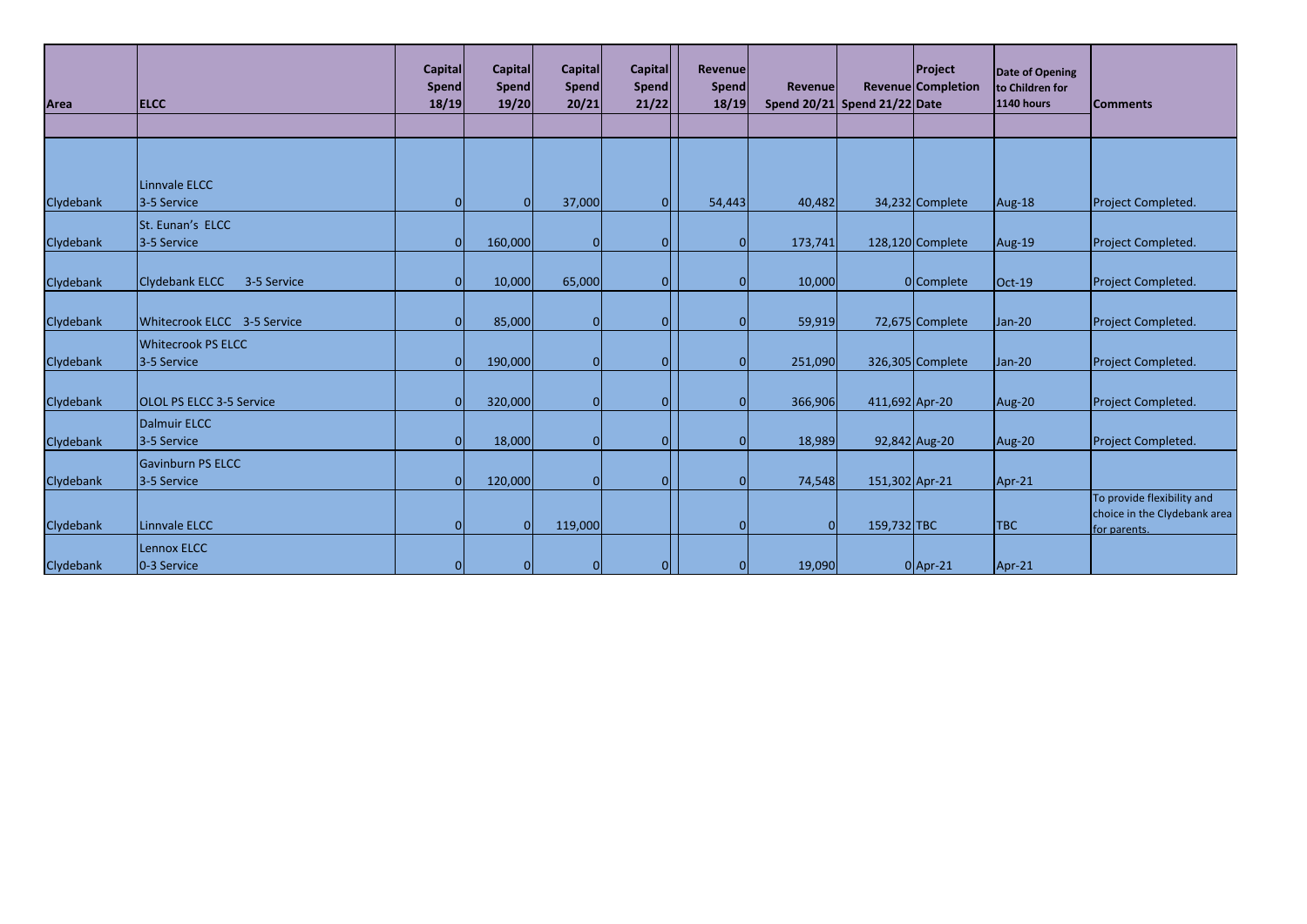| Area                  | <b>ELCC</b>                                 | <b>Capital</b><br>Spend<br>18/19 | Capital<br><b>Spend</b><br>19/20 | <b>Capital</b><br>Spend<br>20/21 | <b>Capital</b><br><b>Spend</b><br>21/22 | <b>Revenue</b><br><b>Spend</b><br>18/19 | <b>Revenue</b> | Spend $20/21$ Spend $21/22$ Date | Project<br>Revenue Completion | Date of Opening<br>to Children for<br>1140 hours | <b>Comments</b>    |
|-----------------------|---------------------------------------------|----------------------------------|----------------------------------|----------------------------------|-----------------------------------------|-----------------------------------------|----------------|----------------------------------|-------------------------------|--------------------------------------------------|--------------------|
| Clydebank             | St. Mary's PS ELCC Duntocher<br>3-5 Service | $\overline{O}$                   |                                  | 10,000                           |                                         | በ                                       | 51,141         |                                  | 1,000 Dec-20                  | $Jan-21$                                         |                    |
| Clydebank             | Carleith PS ELCC 3-5 Service                | $\overline{0}$                   |                                  | 184,000                          |                                         |                                         | 124,503        | 398,549 Dec-20                   |                               | $Jan-21$                                         |                    |
| Clydebank             | Auchnacraig ELCC<br>3-5 Service             | 23,297                           | 291,000                          |                                  | 0                                       | $\Omega$                                | 466,473        | 490,399 Sep-20                   |                               | Sep-20                                           |                    |
| Clydebank             | Kilbowie ELCC<br>3-5 Service                | $\overline{0}$                   | $\overline{0}$                   | 25,000                           | $\Omega$                                |                                         | 50,705         | 202,458 Aug-20                   |                               | Aug-20                                           | Project Completed. |
| Clydebank             | <b>Bright Beginnings</b>                    | $\overline{0}$                   | $\Omega$                         |                                  | 0                                       | n                                       | 113,061        | 137,461 Aug-20                   |                               | Apr-20                                           | Project Completed. |
| Clydebank             | Brookland                                   | $\overline{0}$                   | $\Omega$                         |                                  | $\Omega$                                | በ                                       | 226,966        | 209,809 Aug-20                   |                               | Apr-20                                           | Project Completed. |
| Clydebank             | Nursery Times                               | $\overline{0}$                   | $\Omega$                         |                                  | $\Omega$                                | $\Omega$                                | 202,663        | 177,253 Aug-20                   |                               | Apr-20                                           | Project Completed. |
| Clydebank             | Sunflower                                   | $\overline{0}$                   | 0                                |                                  | $\overline{0}$                          | n                                       | 262,788        | 293,009 Aug-20                   |                               | Apr-20                                           | Project Completed. |
| Clydebank             | Villa Kindergarten                          | $\overline{0}$                   | $\Omega$                         |                                  | $\overline{0}$                          |                                         | 99,338         |                                  | 90,435 Aug-19                 | Apr-20                                           | Project Completed. |
| Clydebank             | Lucky Little Stars                          | $\overline{0}$                   | $\Omega$                         |                                  | $\overline{0}$                          | $\Omega$                                | 186,955        | 195,340 Aug-19                   |                               | Apr-20                                           | Project Completed. |
| Clydebank             | Children's Hour                             | $\overline{0}$                   | $\Omega$                         |                                  | 0                                       | $\Omega$                                | 104,641        | 170,018 Aug-19                   |                               | Apr-20                                           | Project Completed. |
| <b>CLDEBANK TOTAL</b> |                                             | 23,297                           | 1,194,000                        | 440,000                          | 0                                       | 54,443                                  | 2,904,000      | 3,742,631                        |                               |                                                  |                    |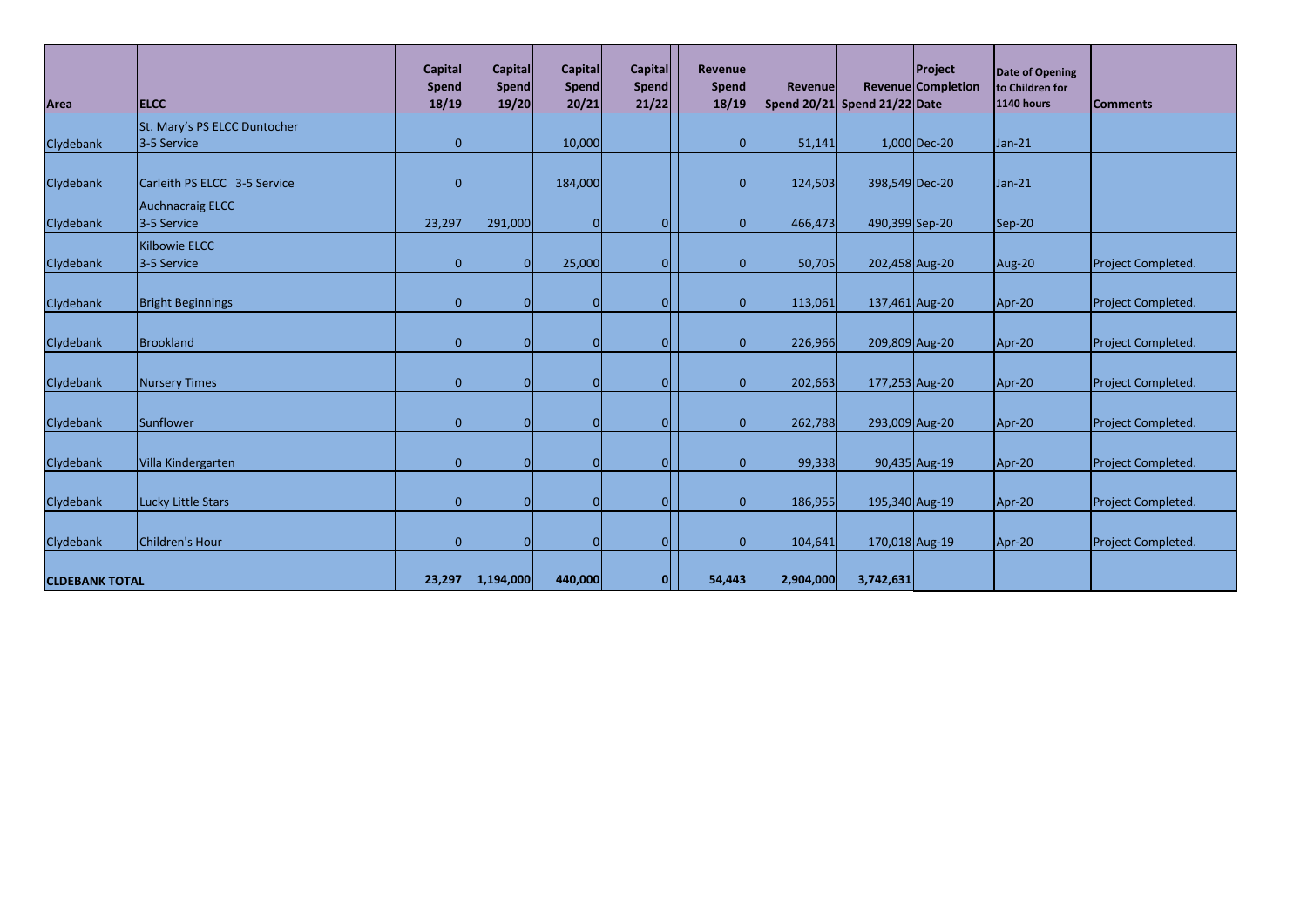| Area             | <b>ELCC</b>                                                            | Capital<br>Spend<br>18/19 | <b>Capital</b><br>Spend<br>19/20 | Capital<br>Spend<br>20/21 | Capital<br>Spend<br>21/22 | Revenue<br>Spend<br>18/19 | Revenue        | Spend $20/21$ Spend $21/22$ Date | Project<br>Revenue Completion | Date of Opening<br>to Children for<br><b>1140 hours</b> | <b>Comments</b>          |
|------------------|------------------------------------------------------------------------|---------------------------|----------------------------------|---------------------------|---------------------------|---------------------------|----------------|----------------------------------|-------------------------------|---------------------------------------------------------|--------------------------|
| <b>All Areas</b> | Kilpatrick Early Years Service                                         | 10,000                    | 0                                | $\overline{0}$            | $\overline{0}$            | <sup>0</sup>              | 5,000          |                                  | 5,000 Aug-19                  | Aug-19                                                  | <b>Project Completed</b> |
| <b>All Areas</b> | Childminders                                                           | $\overline{0}$            | 0                                | $\overline{0}$            | $\overline{0}$            |                           | $\overline{0}$ | 20,000                           |                               |                                                         |                          |
| <b>All Areas</b> | <b>Facilities Management</b>                                           | 0                         | $\Omega$                         | $\overline{0}$            | $\overline{0}$            | 29,839                    | $\overline{0}$ | 0                                |                               |                                                         |                          |
| <b>All Areas</b> | <b>Central Management</b>                                              | $\Omega$                  | $\Omega$                         | $\overline{0}$            | $\overline{0}$            | 268,654                   | 367,362        | 440,742                          |                               |                                                         |                          |
| <b>All Areas</b> | Graduates                                                              | $\mathbf 0$               | $\mathbf 0$                      | <sup>0</sup>              | $\overline{0}$            | 118,400                   | 466,374        | 475,702                          |                               |                                                         |                          |
| <b>All Areas</b> | Psychological Service                                                  | $\mathbf 0$               | $\Omega$                         | $\overline{0}$            | $\Omega$                  |                           | 70,250         | 71,655                           |                               |                                                         |                          |
| <b>All Areas</b> | <b>Early Years Outreach Posts</b>                                      | $\mathbf 0$               | 0                                | $\overline{0}$            | 0                         |                           | $\overline{0}$ | 47,347                           |                               |                                                         |                          |
| <b>All Areas</b> | Cover                                                                  | $\overline{0}$            | $\Omega$                         | <sup>0</sup>              | $\Omega$                  | <sup>0</sup>              | $\Omega$       | 30,000                           |                               |                                                         |                          |
| All Areas        | <b>Workforce Development</b>                                           | $\overline{0}$            | $\overline{0}$                   | $\overline{0}$            | <sup>0</sup>              |                           | $\Omega$       | 30,000                           |                               |                                                         |                          |
| <b>All Areas</b> | <b>Expansion Management Service Structure</b>                          | 0                         | 0                                | $\overline{0}$            | $\Omega$                  | 267,649                   | 139,000        | 139,000                          |                               |                                                         |                          |
| <b>All Areas</b> | <b>Resourcing Better Futures</b>                                       | $\Omega$                  | O                                | $\Omega$                  | $\overline{0}$            | 200,504                   | 0              | 250,000                          |                               |                                                         |                          |
| <b>All Areas</b> | Modern Apprentices                                                     | 0                         | 0                                | $\overline{0}$            | $\overline{0}$            | 17,588                    | 72,773         | 74,956                           |                               |                                                         |                          |
| <b>All Areas</b> | CFCR Expansion (Dabden, Pram Shelters)                                 | $\Omega$                  | 0                                | $\Omega$                  | $\Omega$                  |                           | $\Omega$       | 300,000                          |                               |                                                         |                          |
| <b>All Areas</b> | Unallocated expansion funds to allow for<br>ongoing variations in need | $\mathbf 0$               | 0                                | $\overline{0}$            |                           |                           | 22,405         | 266,599                          |                               |                                                         |                          |
| <b>All Areas</b> | Kitchen Equipment (upgrade to legacy facilities)                       | $\overline{0}$            | 200,000                          | 250,000                   |                           |                           | 0              | 0                                |                               |                                                         |                          |
| <b>All Areas</b> | Provision of outdoor areas                                             | $\overline{0}$            | 0                                | 600,000                   | <sup>0</sup>              | O                         | 61,000         | 100,000                          |                               |                                                         |                          |
| <b>All Areas</b> | Salaries Recharge                                                      | 39,584                    | 50,264                           | 50,264                    | 50,264                    | n                         | $\overline{0}$ | $\overline{0}$                   |                               |                                                         |                          |
| <b>All Areas</b> | Loss of Income                                                         |                           |                                  |                           |                           |                           | 150,000        | 150,000                          |                               |                                                         |                          |